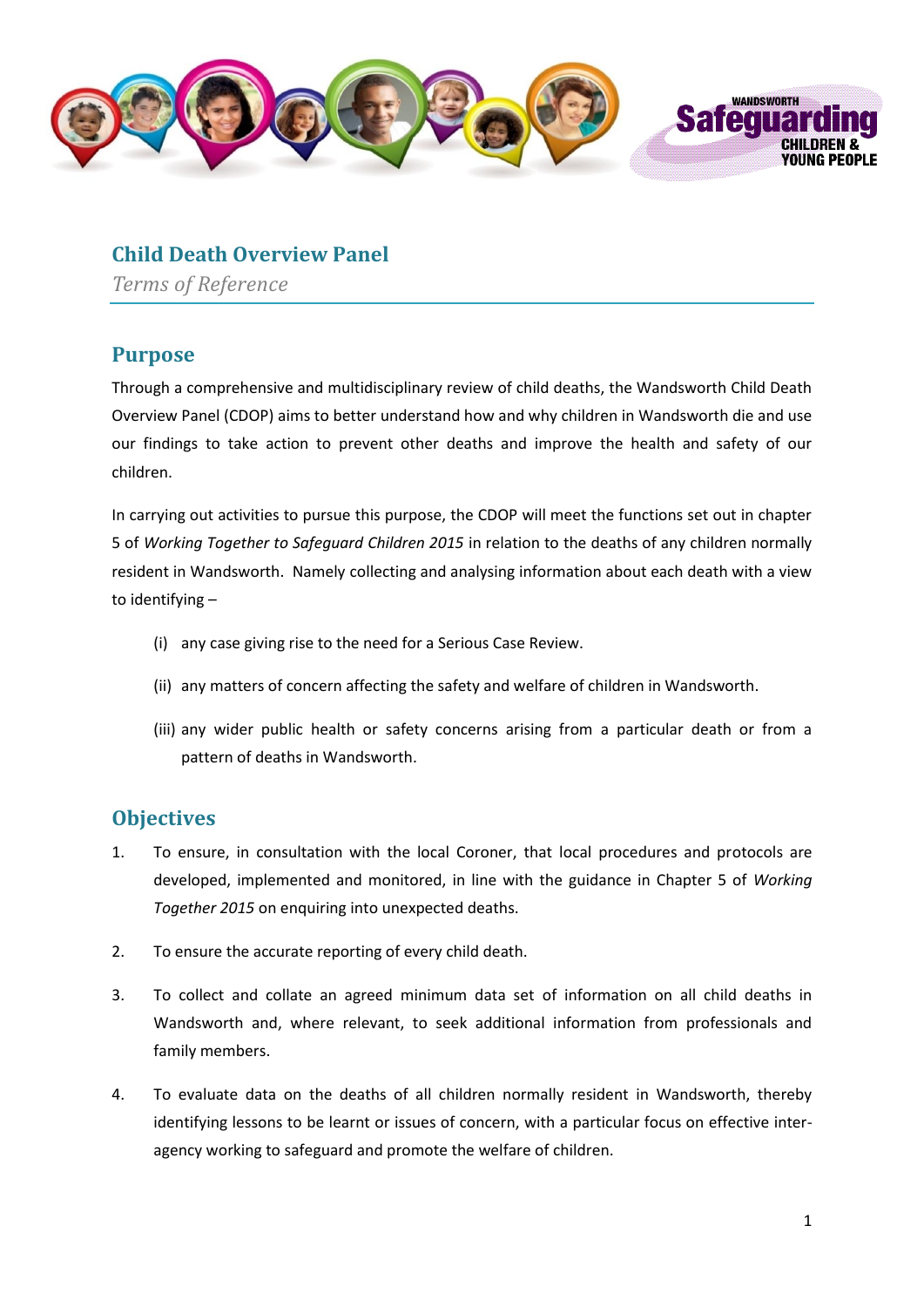

- 5. To evaluate specific cases in depth, where necessary to learn lessons or identify issues of concern.
- 6. To identify significant risk factors and trends in individual child deaths and in the overall patterns of deaths in the Wandsworth, including relevant environmental, social, health and cultural aspects of each death, and any systemic or structural factors affecting children's wellbeing to ensure a thorough consideration of how such deaths might be prevented in the future.
- 7. To identify any public health issues and consider, with the Director(s) of Public Health and other provider services how best to address these and their implications for both the provision of services and for training.
- 8. To identify and advocate for needed changes in legislation, policy and practices to promote child health and safety and to prevent child deaths.
- 9. To increase public awareness and advocacy for the issues that affect the health and safety of children
- 10. Where concerns of a criminal or child protection nature are identified, to ensure that the police and coroner are aware and to inform them of any specific new information that may influence their inquiries; to notify the Chair of the WSCB of those concerns and advise the chair on the need for further enquiries under section 47 of the Children Act, or of the need for a Serious Case Review.
- 11. To improve agency responses to child deaths through monitoring the appropriateness of the response of professionals to each unexpected death of a child, reviewing the reports produced by the rapid response team and providing the professionals concerned with feedback on their work.
- 12. To provide relevant information to those professionals involved with the child's family so that they, in turn, can convey this information in a sensitive and timely manner to the family.
- 13. To monitor the support and assessment services offered to families of children who have died.
- 14. To monitor and advise the WSCB on the resources and training required locally to ensure an effective inter-agency response to child deaths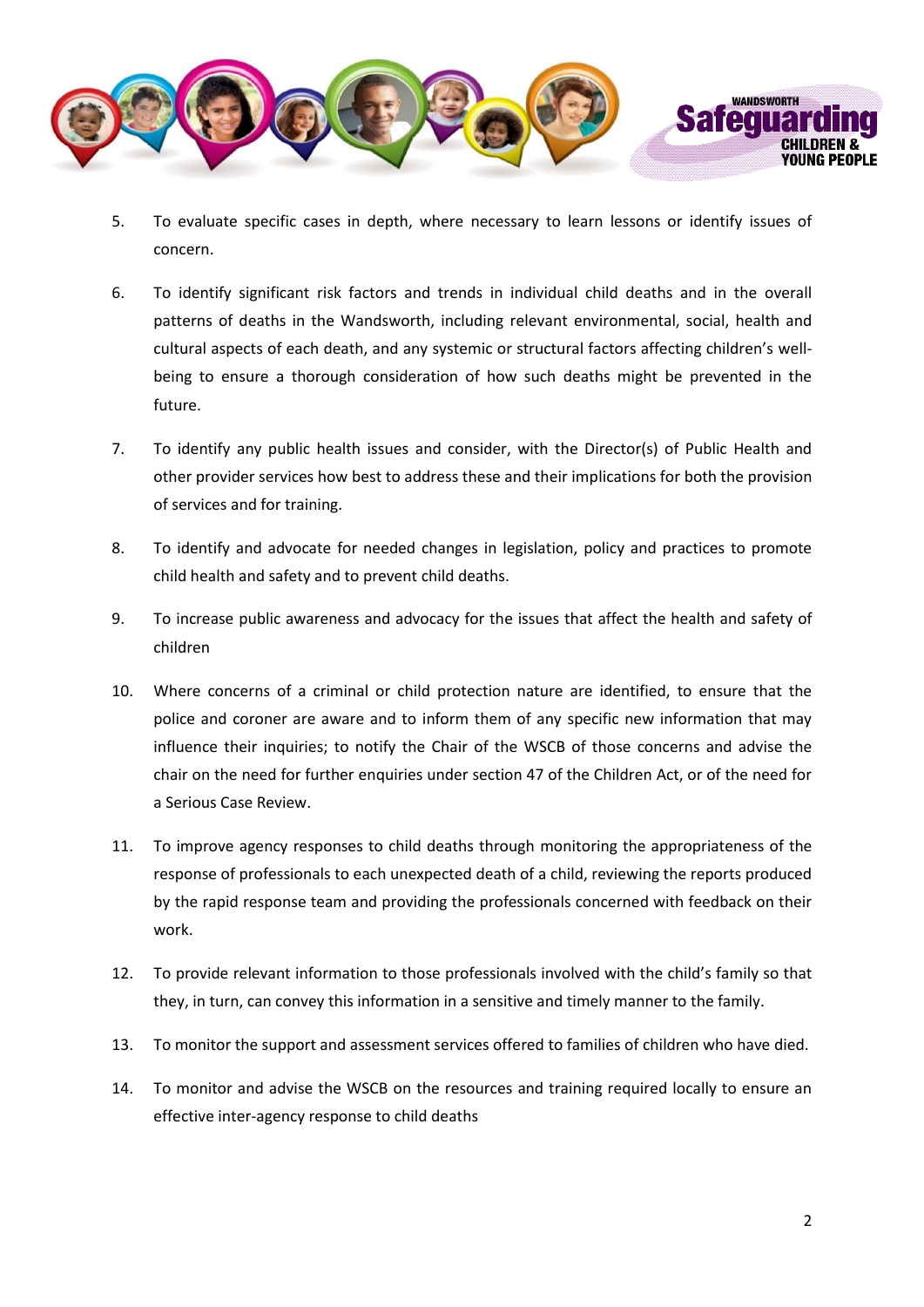

15. To co-operate with any regional and national initiatives in order to identify lessons on the prevention of child deaths.

#### **Scope**

The CDOP will gather and assess data on the deaths of all children and young people from birth (excluding those babies who are stillborn) up to the age of 18 years who are normally resident in Wandsworth. This will include neonatal deaths, expected and unexpected deaths in infants and in older children. Where a child normally resident in another area dies within Wandsworth, that death shall be notified to the single point of contact (SPOC) for the CDOP in the child's area of residence. Similarly, when a child normally resident in Wandsworth dies outside Wandsworth, the SPOC for Wandsworth CDOP should be notified. In both cases an agreement should be made as to which CDOP (normally that of the child's area of residence) will review the child's death and how they will report to the other.

## **Membership**

The Child Death Overview Panel will have a permanent core membership drawn from the key organisations represented on the WSCB. Other members may be co-opted to contribute to the discussion of certain types of death when they occur.

The Wandsworth CDOP currently consists of the following core membership:

## **Wandsworth CCG**

Consultant in Public Health Medicine

Designated Doctor for Safeguarding (Chair)

Designated Nurse for Safeguarding

#### **DESS & WSCB**

Manager for Safeguarding Standards Unit

Children's Specialist Services

WSCB Development Manager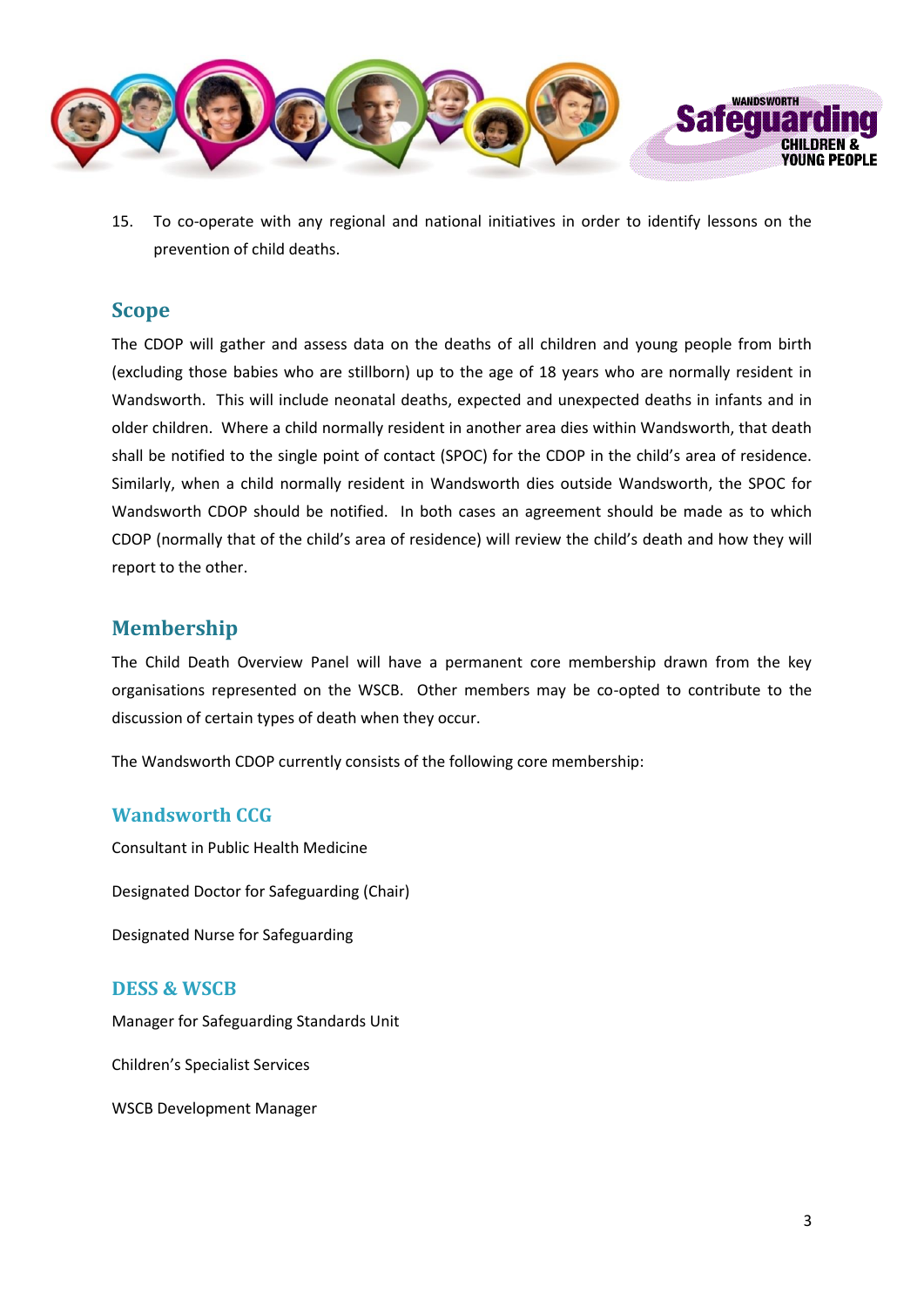

**St George's University Hospitals NHS Foundations Trust**

Designate Paediatrician for Child Death

Named Nurse for Child Safeguarding

Named Doctor for Child Safeguarding

Named Midwife for Child Safeguarding

CDOP Manager

CDOP Bereavement Counsellor

## **Metropolitan Police**

Detective Chief Inspector – Borough Police OR

Detective Inspector – Child Abuse Investigation Team (CAIT)

# **Quoracy**

CDOP meetings require the following members to be quorate.

- Chair
- Designated Paediatrician for Child Death
- One representative from each of the following areas:
	- o Social Care
	- o Metropolitan Police
	- o Health

# **Confidentiality and Information Sharing**

Information discussed at the CDOP meetings will not be anonymised prior to the meeting, it is therefore essential that all members adhere to strict guidelines on confidentiality and information sharing. Information is being shared in the public interest for the purposes set out in Working Together and is bound by legislation on data protection.